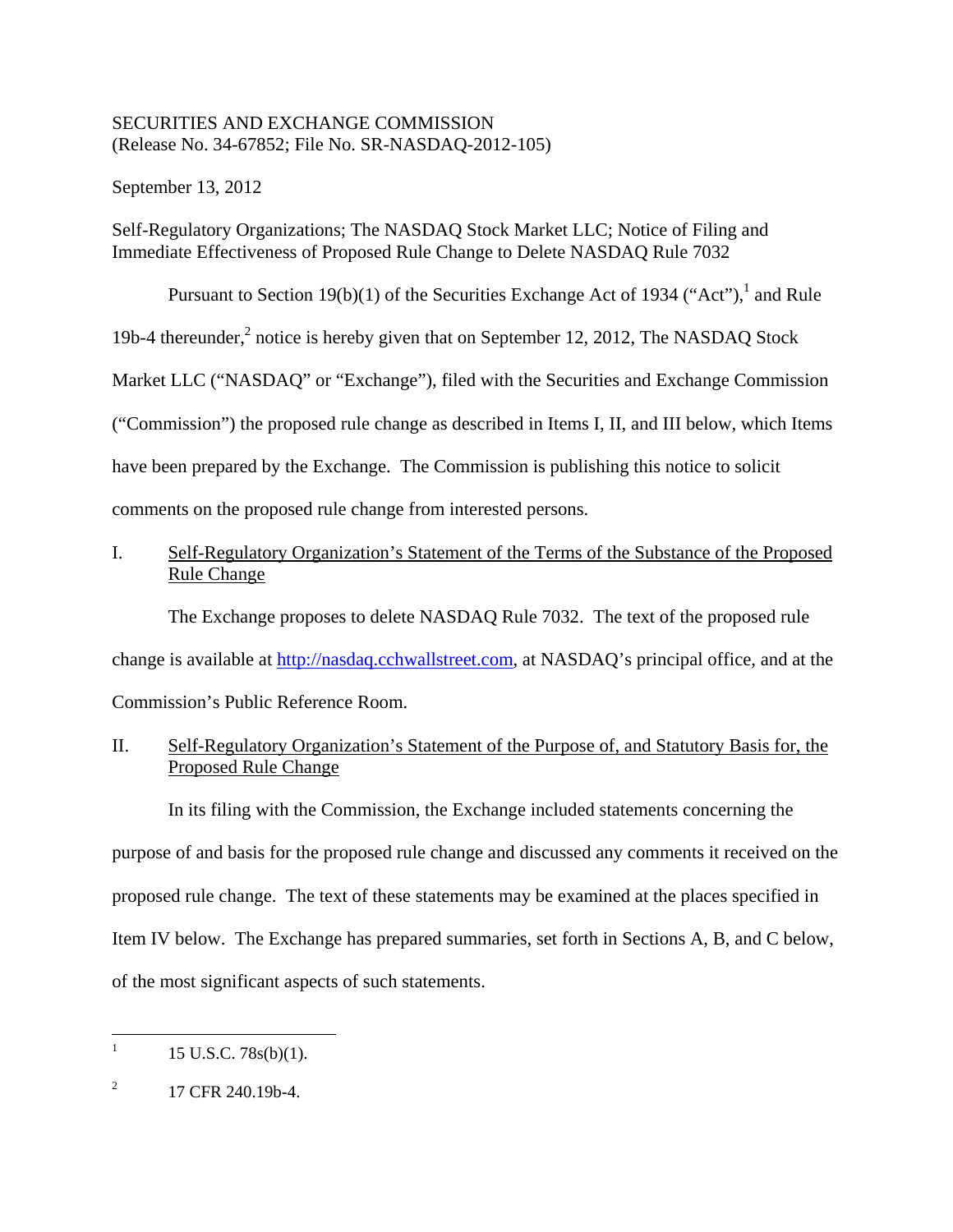### A. Self-Regulatory Organization's Statement of the Purpose of, and Statutory Basis for, the Proposed Rule Change

1. Purpose

NASDAQ is proposing to delete Rule 7032, Late Fees. This rule is identical to former NASD Rule 7080, which was applicable to charges imposed by the Nasdaq Market Center prior to NASDAQ's exchange registration and separation from FINRA (then NASD) in 2006. Prior to 2006, the business decision was made not to assess late fees under NASD Rule 7080; however, the rule inadvertently was not deleted from the rulebook and subsequently was included in the NASDAQ rules. Because members historically have not been assessed late fees under this Rule, and NASDAQ has determined not to do so in the future, NASDAQ is proposing to delete Rule 7032.

## 2. Statutory Basis

NASDAQ believes that the proposed rule change is consistent with the provisions of Section 6 of the Act,<sup>3</sup> in general, and with Sections  $6(b)(4)$  and (5) of the Act,<sup>4</sup> in particular, in that it provides for the equitable allocation of reasonable dues, fees and other charges among members and issuers and other persons using any facility or system which NASDAQ operates or controls, and is not designed to permit unfair discrimination between customers, issuers, brokers or dealers. NASDAQ believes that the proposed rule change is reasonable, equitable and nondiscriminatory in that it is eliminating a fee provision that NASDAQ has determined is not necessary and the change applies to all NASDAQ members.

 $\overline{a}$ 

<sup>3 15</sup> U.S.C. 78f.

 $\overline{4}$ 4 15 U.S.C. 78f(b)(4) and (5).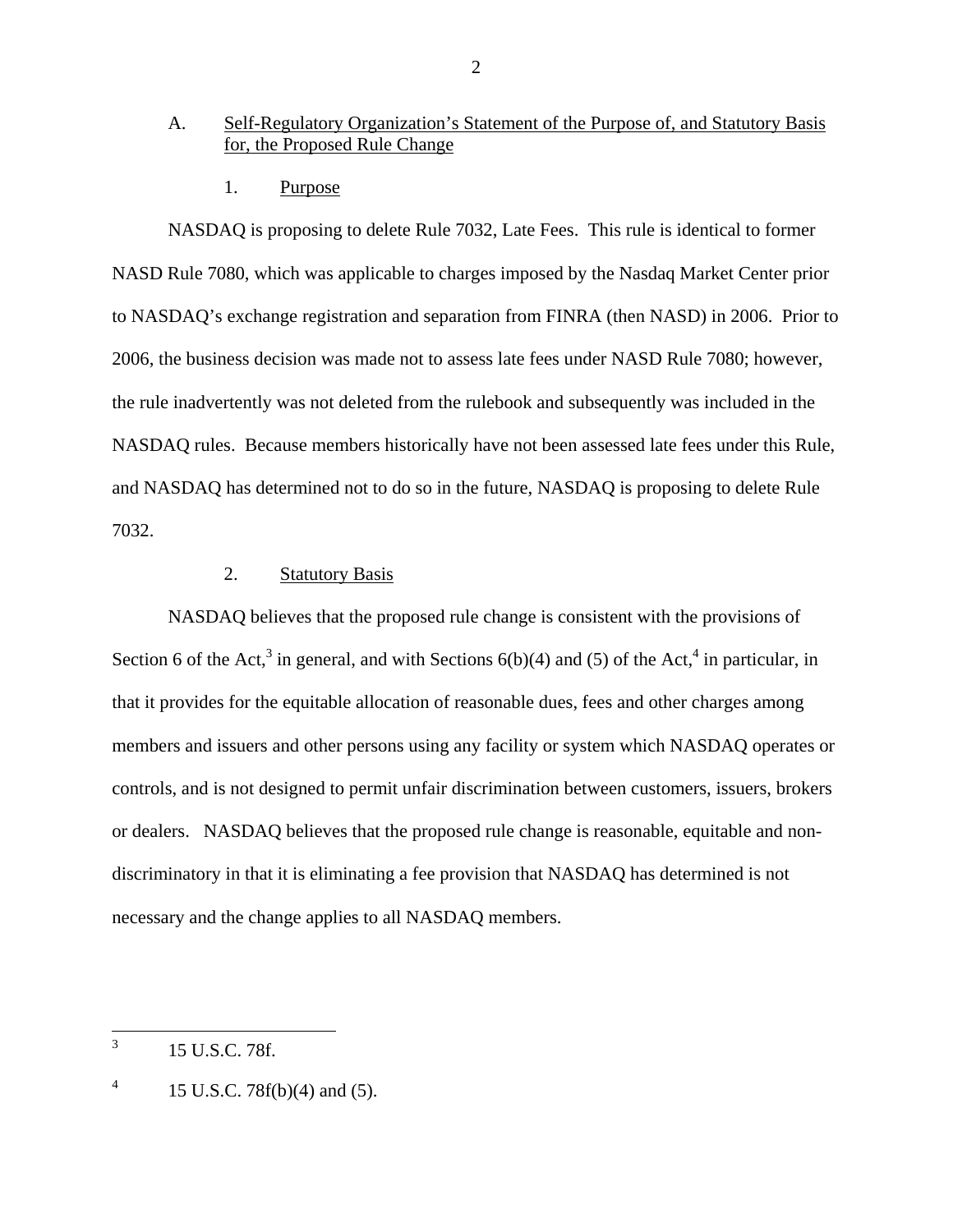#### B. Self-Regulatory Organization's Statement on Burden on Competition

The Exchange does not believe that the proposed rule change will result in any burden on competition that is not necessary or appropriate in furtherance of the purposes of the Act, as amended.

### C. Self-Regulatory Organization's Statement on Comments on the Proposed Rule Change Received from Members, Participants, or Others

Written comments were neither solicited nor received.

### III. Date of Effectiveness of the Proposed Rule Change and Timing for Commission Action

The proposed rule change is effective upon filing pursuant to Section  $19(b)(3)(A)$  of the Act<sup>5</sup> and paragraph (f)(6) of Rule 19b-4 thereunder,<sup>6</sup> in that the proposed rule change: (i) does not significantly affect the protection of investors or the public interest; (ii) does not impose any significant burden on competition; and (iii) does not become operative for 30 days after the date of the filing, or such shorter time as the Commission may designate if consistent with the protection of investors and the public interest; provided the self-regulatory organization has given the Commission written notice of its intent to file the proposed rule change, along with a brief description and text of the proposed rule change, at least five business days prior to the date of filing of the proposed rule change, or such shorter time as designated by the Commission. NASDAQ provided such notice on August 16, 2012.

At any time within 60 days of the filing of the proposed rule change, the Commission summarily may temporarily suspend such rule change if it appears to the Commission that such action is necessary or appropriate in the public interest, for the protection of investors, or

 $\overline{a}$ 

<sup>5 15</sup> U.S.C. 78s(b)(3)(A).

 $\sqrt{6}$ 6 17 CFR 240.19b-4(f)(6).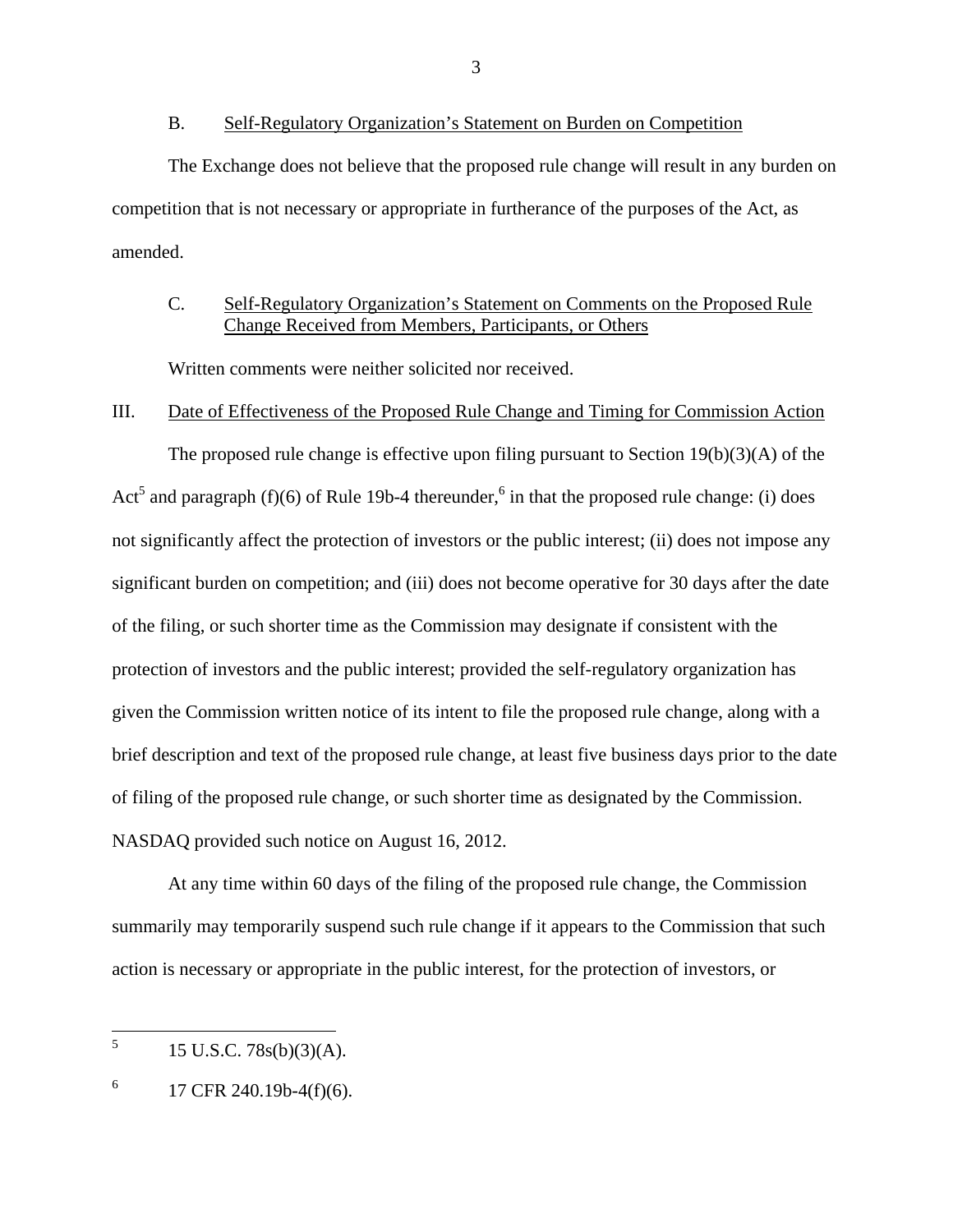otherwise in furtherance of the purposes of the Act. If the Commission takes such action, the Commission shall institute proceedings to determine whether the proposed rule should be approved or disapproved.

#### IV. Solicitation of Comments

Interested persons are invited to submit written data, views, and arguments concerning the foregoing, including whether the proposed rule change, as amended, is consistent with the Act. Comments may be submitted by any of the following methods:

#### Electronic comments:

Use the Commission's Internet comment form

(http://www.sec.gov/rules/sro.shtml); or

• Send an e-mail to <u>rule-comments@sec.gov</u>. Please include File Number SR-NASDAQ-2012-105 on the subject line.

Paper comments:

• Send paper comments in triplicate to Elizabeth M. Murphy, Secretary, Securities and Exchange Commission, 100 F Street, NE, Washington, DC 20549-1090.

All submissions should refer to File Number SR-NASDAQ-2012-105. This file number should be included on the subject line if e-mail is used.

To help the Commission process and review your comments more efficiently, please use only one method. The Commission will post all comments on the Commission's Internet website (http://www.sec.gov/rules/sro.shtml). Copies of the submission, all subsequent amendments, all written statements with respect to the proposed rule change that are filed with the Commission, and all written communications relating to the proposed rule change between the Commission and any person, other than those that may be withheld from the public in